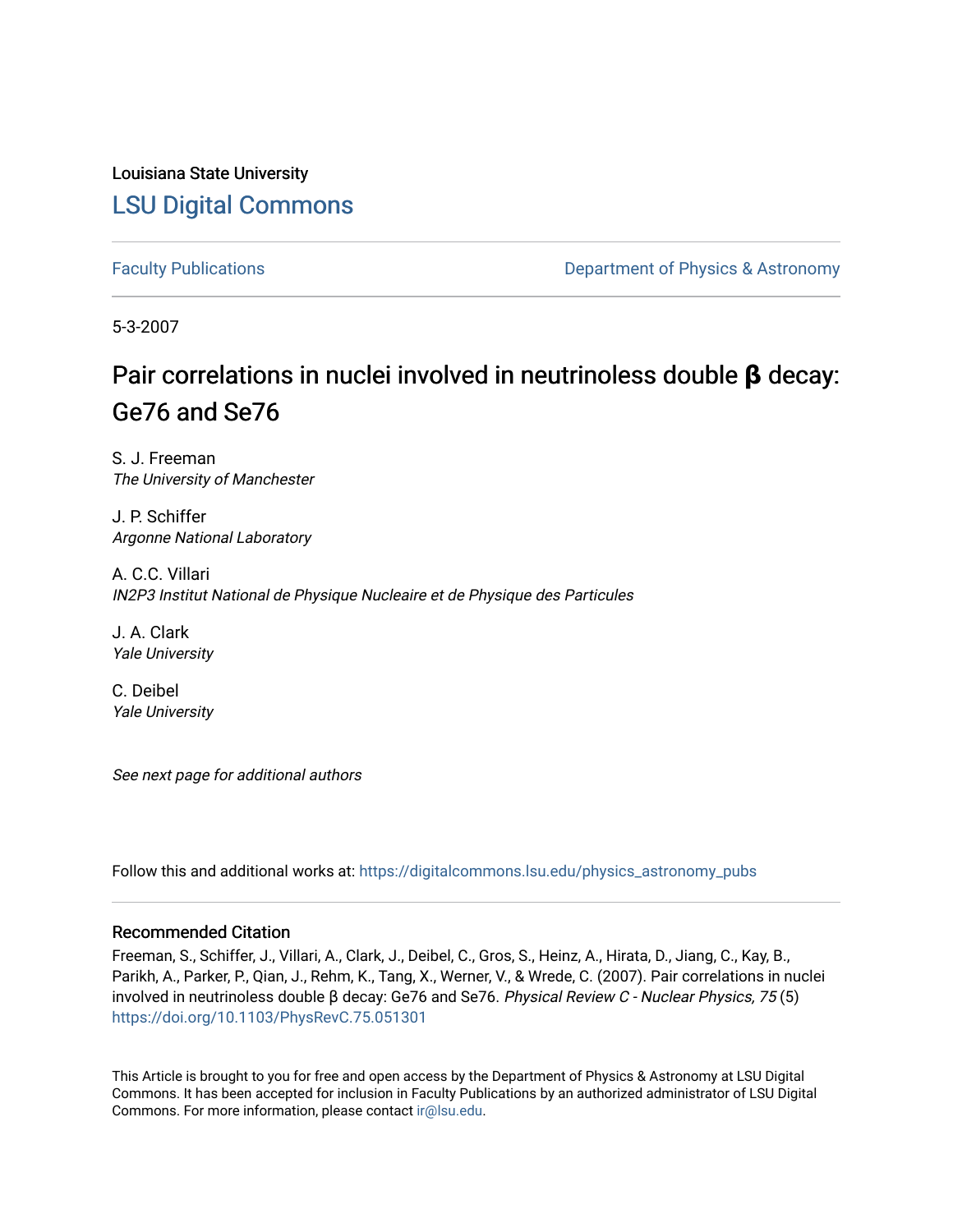## Authors

S. J. Freeman, J. P. Schiffer, A. C.C. Villari, J. A. Clark, C. Deibel, S. Gros, A. Heinz, D. Hirata, C. L. Jiang, B. P. Kay, A. Parikh, P. D. Parker, J. Qian, K. E. Rehm, X. D. Tang, V. Werner, and C. Wrede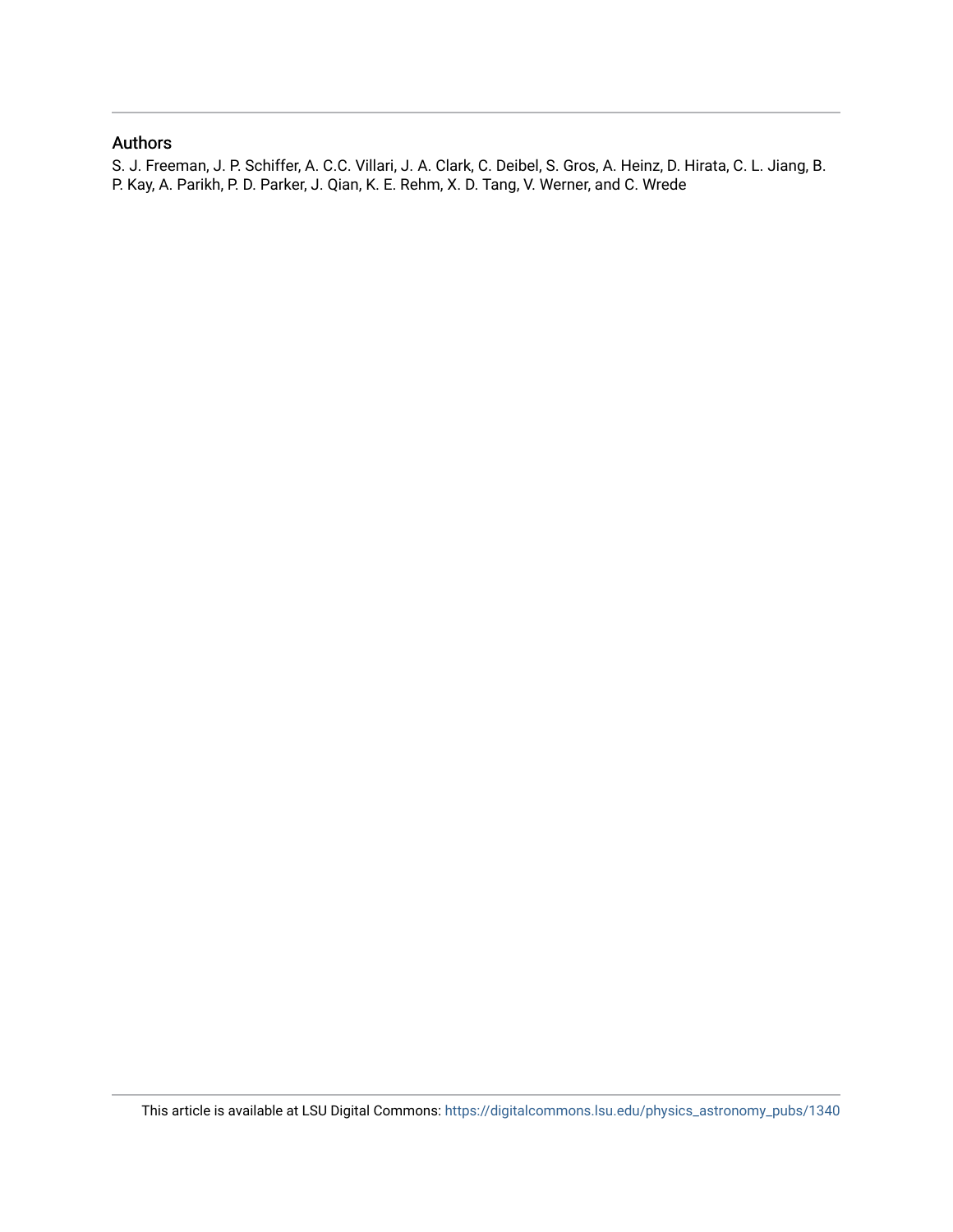## Pair Correlations in Nuclei Involved in Neutrinoless Double Beta Decay:  $^{76}$ Ge and  $^{76}$ Se.

S.J. Freeman,<sup>1</sup> J.P. Schiffer,<sup>2,\*</sup> A.C.C. Villari,<sup>3</sup> J.A. Clark,<sup>4</sup> C. Deibel,<sup>4</sup>

S. Gros,<sup>2</sup> A. Heinz,<sup>4</sup> D. Hirata,<sup>3,5</sup> C.L. Jiang,<sup>2</sup> B.P. Kay,<sup>1</sup> A. Parikh,<sup>4</sup>

P.D. Parker,<sup>4</sup> J. Qian,<sup>4</sup> K.E. Rehm,<sup>2</sup> X.D. Tang,<sup>2</sup> V. Werner,<sup>4</sup> and C. Wrede<sup>4</sup>

<sup>1</sup>Schuster Laboratory, the University of Manchester, Manchester M13 9PL, UK

 ${}^2$ Argonne National Laboratory, Argonne, Illinois 60439, USA  ${}^{3}GANIL$  (IN2P3/CNRS - DSM/CEA),

B.P. 55027 14076 Caen Cedex 5, France

<sup>4</sup>A.W. Wright Nuclear Structure Laboratory,

Yale University, New Haven, CT 06520, USA

 ${}^5$ The Open University, Dept. of Physics and Astronomy, Milton Keynes, MK7 6AA, UK (Dated: September 17, 2021)

### Abstract

Precision measurements were carried out to test the similarities between the ground states of <sup>76</sup>Ge and <sup>76</sup>Se. The extent to which these two nuclei can be characterized as consisting of correlated pairs of neutrons in a BCS-like ground state was studied. The pair removal (p,t) reaction was measured at the far forward angle of 3◦ . The relative cross sections are consistent (at the 5% level) with the description of these nuclei in terms of a correlated pairing state outside the N=28 closed shells with no pairing vibrations. Data were also obtained for <sup>74</sup>Ge and <sup>78</sup>Se.

PACS numbers: 25.40.-Hs, 27.50.+e, 23.40.-Hc

<span id="page-2-0"></span><sup>∗</sup>Electronic address: [schiffer@anl.gov](mailto:schiffer@anl.gov)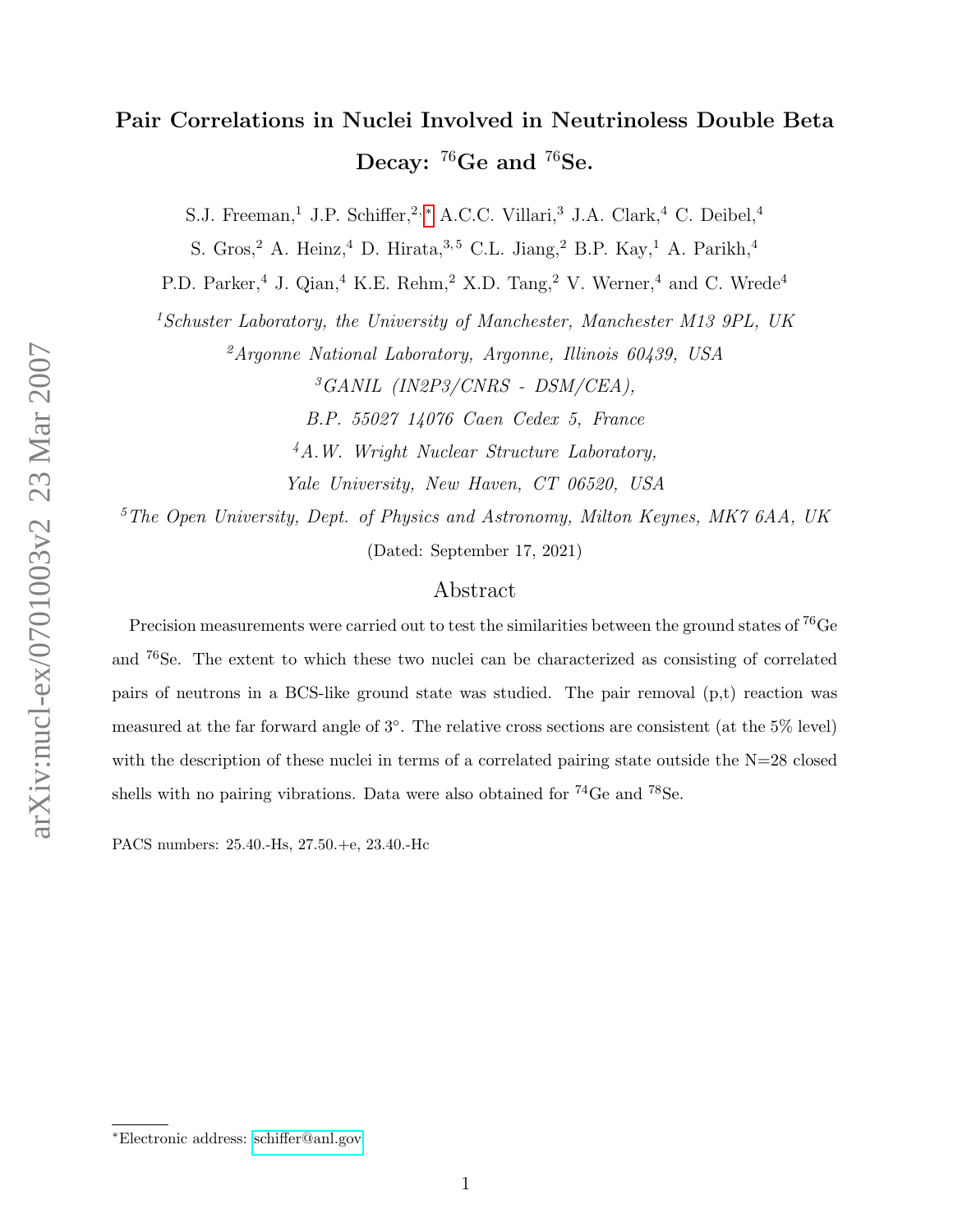#### I. INTRODUCTION

Interest in the possibility of observing neutrinoless double beta decay  $(0\nu2\beta)$  is considerable. If this decay were to be definitively observed, it would show that the neutrinos are their own antiparticles. In addition, the rate of the decay would be a measure of the neutrino rest mass, if the nuclear matrix element were known. Unfortunately, theoretical calculations of this do not agree well with each other [\[1\]](#page-8-0). It seems appropriate to determine additional properties of the ground states of the possible  $0\nu2\beta$  systems by experiment, and thus help constrain and test theoretical calculations of this exotic decay mode. One of the likely candidate nuclei is <sup>76</sup>Ge decaying to the ground state of <sup>76</sup>Se. We have started with a study of the properties of the ground states of these nuclei, and especially the similarities and differences between them, using transfer reactions. One part of this study is an accurate measurement of one-nucleon transfer in order to probe the occupation numbers of valence orbits for both neutrons and protons, with particular attention to changes in these occupations. The other part is to study pair-correlations in these nuclei by nucleon pair transfer. Here we report on a comparison of neutron pair transfer from the  $(p,t)$  reaction. We hope to obtain similar data on proton pair correlations from  $({}^{3}He,n)$  reactions in a future experiment.

Pair transfer between  $0^+$  states in the (p,t) or (t,p) reaction proceeds via L=0 transfer and the angular distribution, for energies above the Coulomb barrier, is sharply forward peaked. This feature was recognized early [\[2\]](#page-8-1) and was crucial in exploring the importance of such correlations and their excitations, the so-called pairing vibrations [\[3\]](#page-8-2). The latter are an indication of deviations from the simplest pairing picture and can occur in regions of changing shapes, or when there is a gap in single-particle states, such as near a shell closure.

We have carried out measurements of the neutron pair-removal  $(p,t)$  reaction on targets of  $74,76$ Ge and  $76,78$ Se. The reaction on  $78$ Se was measured because the  $78$ Se(p,t)<sup>76</sup>Se leads to  $^{76}$ Se, while  $^{76}$ Se(p,t)<sup>74</sup>Se starts from the ground state of  $^{76}$ Se. Thus both reactions are relevant to the pairing structure of this ground state. The <sup>74</sup>Ge target was included as a check.

There are two relevant aspects to these measurements. The first is the matter of pairing vibrations. The even Ge and Se isotopes are well studied and evidence for excited  $0^+$ states has been established [\[4,](#page-8-3) [5,](#page-8-4) [6\]](#page-8-5) . In some of the lighter isotopes of Ge and Se, twoneutron transfer reactions have shown significant strength populating excited  $0^+$  states.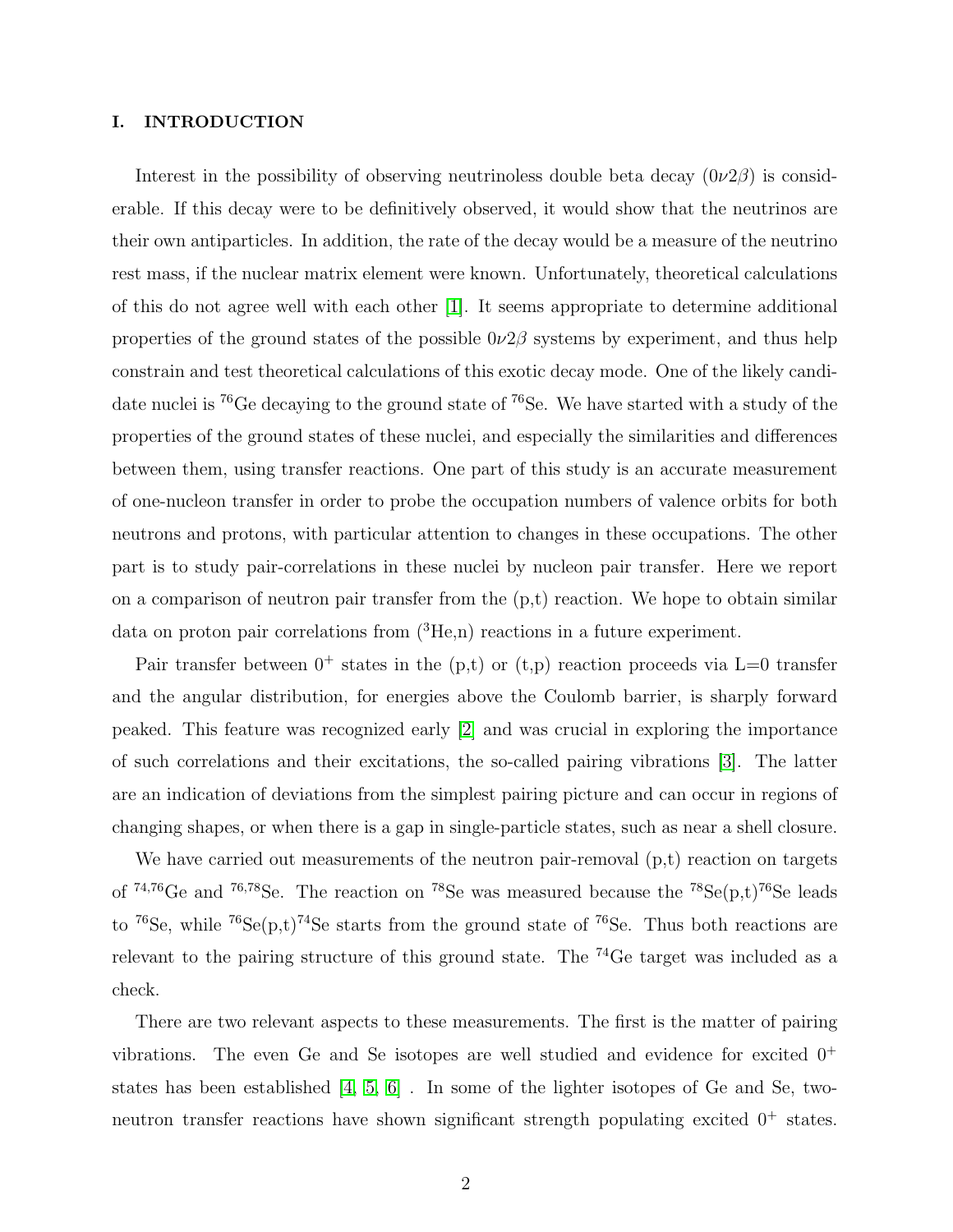These pairing vibrations indicate that there are significant BCS-like pair correlations in connecting the target ground state in an even initial nucleus to excited  $0^+$  states in the final. If there were significant differences in this regard between reactions leading to or from <sup>76</sup>Ge and <sup>76</sup>Se, this would be an indication that the pair correlations in the initial and final states in double-beta decay differ. Any reliable calculations of the process would presumably have to reproduce such differences in order to obtain a reasonable matrix element for the  $0\nu$ 2 $\beta$  decay. Secondly, if accurate cross sections were available for pair transfer further checks could be made of the similarity between the initial and final wave functions used in such calculations.

#### II. EXPERIMENTAL CONSIDERATIONS

Given that the  $L=0$  (p,t) transitions are the strongest in the spectrum of final states at very forward angles, which is also the region where the approximations inherent in the distorted wave Born approximation (DWBA) are best satisfied, it is desirable to carry out these measurements as close to  $0°$  as feasible. The  $(p,t)$  reaction had been studied previously on Ge  $[4]$  and Se  $[6]$  isotopes; relevant  $(t,p)$  measurements have also been made  $[7, 8, 9]$  $[7, 8, 9]$  $[7, 8, 9]$ . Both the experimental methodology and the data analysis methods in the two (p,t) studies were different (the target thickness was estimated from high-energy elastic scattering where optical model predictions are ambiguous, the angular distributions start at 7.5 degrees, and only angle-integrated cross sections are quoted, etc.), making a reliable systematic comparison of Ge and Se data difficult. Our purpose here was to measure the cross sections at as far forward angles as feasible and to obtain a consistent set of accurate cross sections with particular care taken to reduce relative systematic uncertainties.

The choice of energy was governed by the desirability of having both protons and tritons well above the Coulomb barrier. For the present measurement we therefore chose 23-MeV protons from the Yale ESTU tandem Van de Graaf accelerator. This energy is similar to that used in earlier experiments, both for  $(p,t)$  and  $(t,p)$  reactions. Because one of the objectives of the present measurement was to obtain accurate cross sections, we chose to measure the thickness of the evaporated germanium and selenium targets in situ by simply lowering the proton beam energy to 6 MeV, where the elastic scattering cross sections are very close to Rutherford values. The angle should not be so far forward that small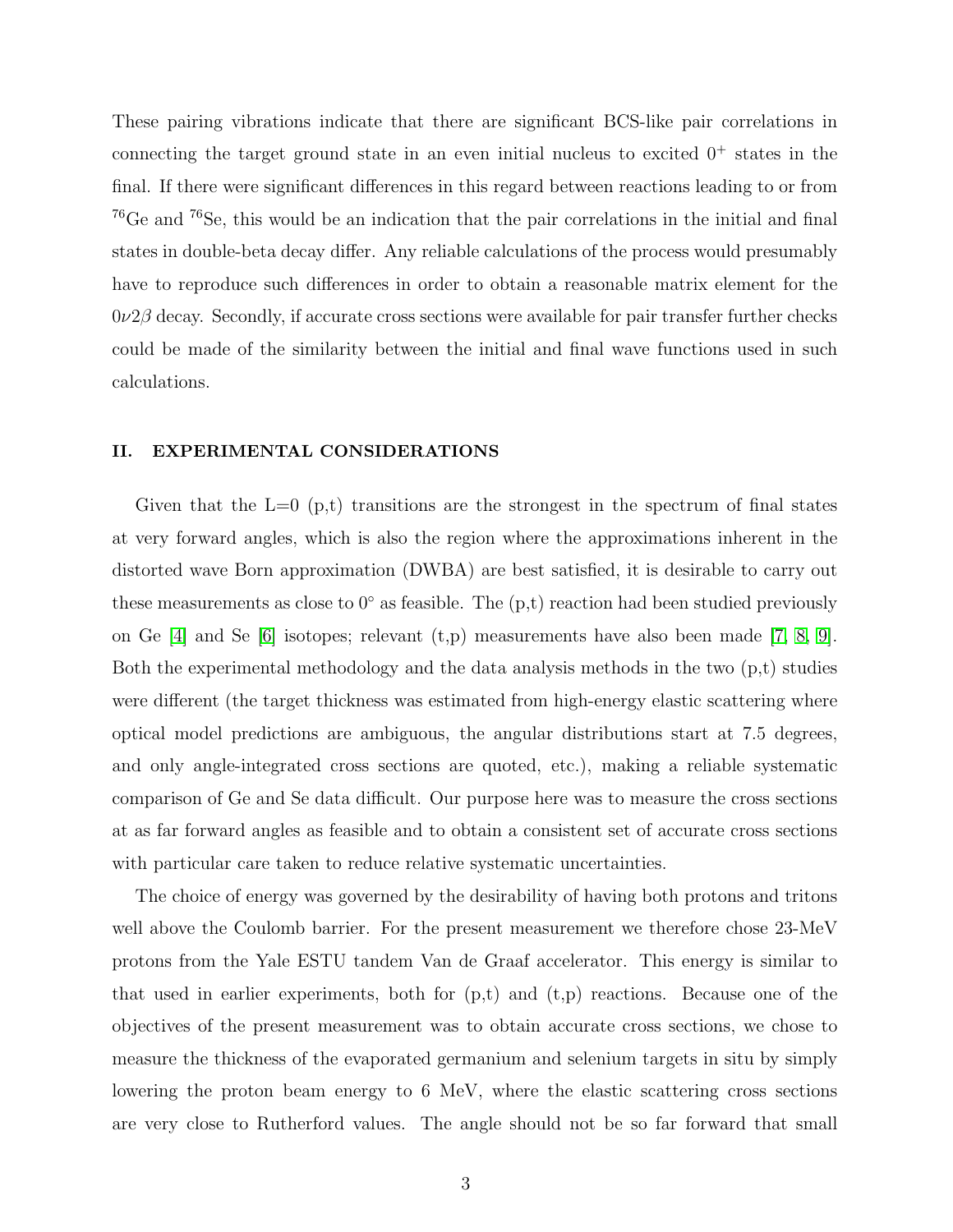uncertainties in angle would become significant and 30<sup>°</sup> was chosen because calculations with several optical potentials showed that the deviation from Rutherford scattering was less than 2%. The <sup>76</sup>,<sup>74</sup>Ge and <sup>78</sup>,<sup>76</sup>Se target thicknesses were found to range between 160 and  $400 \mu\text{g/cm}^2$ . Since Se can sublimate at a relatively low temperature, this low-energy target thickness measurement was made at the beginning and then at the end of the experiment; no significant differences (<3%) were observed. The highest beam currents used were about 35 nA, though considerably lower  $(2-3 n)$  for the 3 $\degree$  measurements.

The Yale Enge split-pole spectrograph was used for the measurements with a focal-plane detector that cleanly separates tritons from other reaction products. As monitors, two Si surface barrier detectors at  $\pm 32^{\circ}$  were used. They were calibrated in terms of beam intensity using a current integrator connected to a Faraday cup. The beam integrator was set to the same scale that was used for the low-energy measurements and the solid-angle setting for the aperture of the spectrograph was also the same, thus establishing a relationship between an absolute cross section scale in terms of the monitor yields, instead of the beam intergrator, for each target.

The 3<sup>°</sup> setting for the spectrograph required that the Faraday cup be retracted so that the beam-current measurement had to rely on the previously calibrated monitor counters. Removal of the Faraday cup meant that the beam entered the spectrometer. The magnetic rigidity of the tritons from the reaction is such that, with the magnetic field set for observing tritons, protons from the target cannot directly reach the focal plane and are intercepted inside the spectrometer. Protons scattered at this point can enter the focal plane and, whilst they can be distinguished from tritons by their ionization density, they do impose a counting rate limit. As a result, the furthest forward angle where measurements could be made was 3 ◦ . Distorted-wave calculations indicate that the cross section at this angle is lower than that at  $0°$  by about 8%. Spectra were also measured at the laboratory angle of  $22°$ , which is close to the minimum for L=0 angular distributions, though the location and depth of the minimum is very sensitive to the Q-value and the distorting parameters as is seen in Figure [1.](#page-9-0) Nevertheless, the ratio of the 3<sup>°</sup> to the 22<sup>°</sup> cross sections is huge compared to that for the other L values, and is therefore an excellent identifier of L=0 transitions, though the precise value of this ratio will depend on the exact location and depth of the sharp minimum in the angular distribution.

Representative spectra from the 3◦ measurements are shown in Figure [2](#page-10-0) where the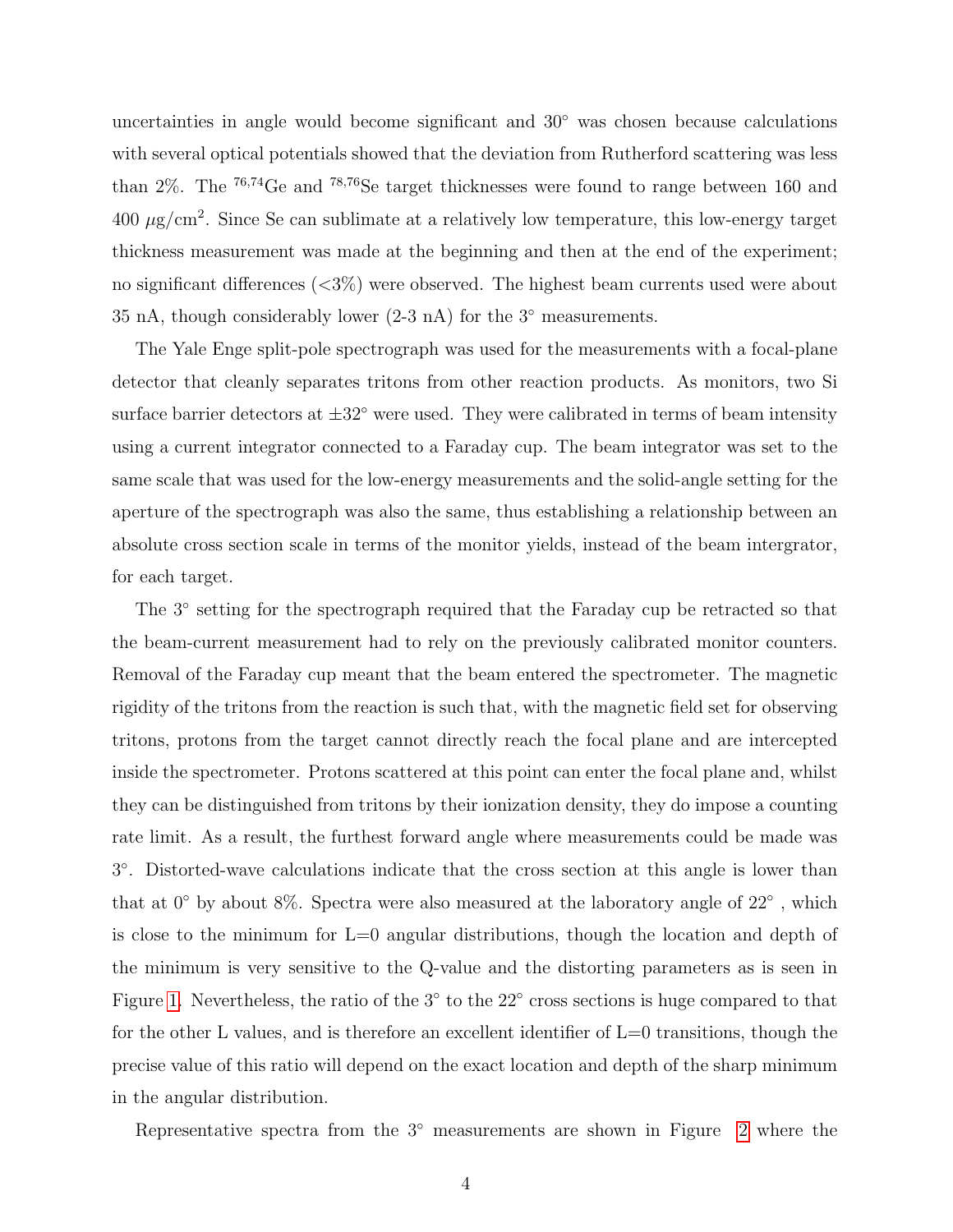ground-state transitions are clearly seen to dominate. The results of the cross-section measurements are shown in Table [I](#page-12-0) below, with ratios to the ground-state cross sections given only for states with yields, at 3◦ , larger than 1% of the ground state yield. The transitions where the ratio of cross sections between  $3°$  and  $22°$  is consistent with L=0 are shown in bold. More complete data, though at further back angles and with less attention to accurate relative cross sections had been reported, but the emphasis in these previous measurements was on angular distributions starting at 7.5°, and only angle-integrated cross sections are quoted [\[4,](#page-8-3) [5\]](#page-8-4). The uncertainty in the present experimental cross sections is believed to be  $\pm 10\%$ , while that in the relative values is estimated at  $\pm 5\%$ . These uncertainties are dominated by estimates of systematic errors (constancy of the beam spot on target, accuracy of angle determinations in the monitors, possible small drifts in monitor calibration, possible inefficiency in the focal plane detector, uniformity of target thickness etc.) while the statistical contribution is of the order of 1%.

The  $(p,t)$  differential cross sections at  $3^{\circ}$  for populating the  $0^+$  ground states for the four targets are very similar: 6.4, 6.7, 6.0, and 7.1 mb/sr for  $74,76$ Ge and  $76,78$ Se respectively. Excited  $0^+$  states stand out in the ratio between the 3 $\degree$  and 22 $\degree$  yields, which is an order of magnitude larger than for any other excited state. With the exception of the  $^{74}$ Ge target, none of these excited  $0^+$  states is populated with a cross section at  $3^{\circ}$  that is more than  $2\%$ of that leading to the ground states. In the  $^{74}Ge(p,t)^{72}Ge$  reaction the cross section to the first-excited  $0^+$  state is 1.9 mb/sr. This feature is well known [\[4\]](#page-8-3) as an example of a pairing vibration. The case of <sup>74</sup>Ge is illustrative of effects that can be problematic; however the context of the current work is related only to the  ${}^{76}Ge/{}^{76}Se$  double-beta-decay system.

#### III. DWBA CALCULATIONS

The calculations were carried out with the DWBA program PTOLEMY [\[10\]](#page-8-9) to correct the dependence of the reaction on Q-values. The consideration of the details of nuclear structure is beyond the scope of this study, even though <sup>76</sup>Ge and <sup>78</sup>Se have 6 neutron vacancies in the N=50 shell,  $^{74}$ Ge and  $^{76}$ Se have 8. The form factor for the neutron pair was calculated assuming a mass-2,  $\ell = 0$  di-neutron bound in a Woods-Saxon potential with the appropriate binding energy and having 3 nodes in its wave function. The proton potentials were those of Ref. [\[11\]](#page-8-10) and the triton potential that of Ref. [\[12\]](#page-8-11). The measured cross sections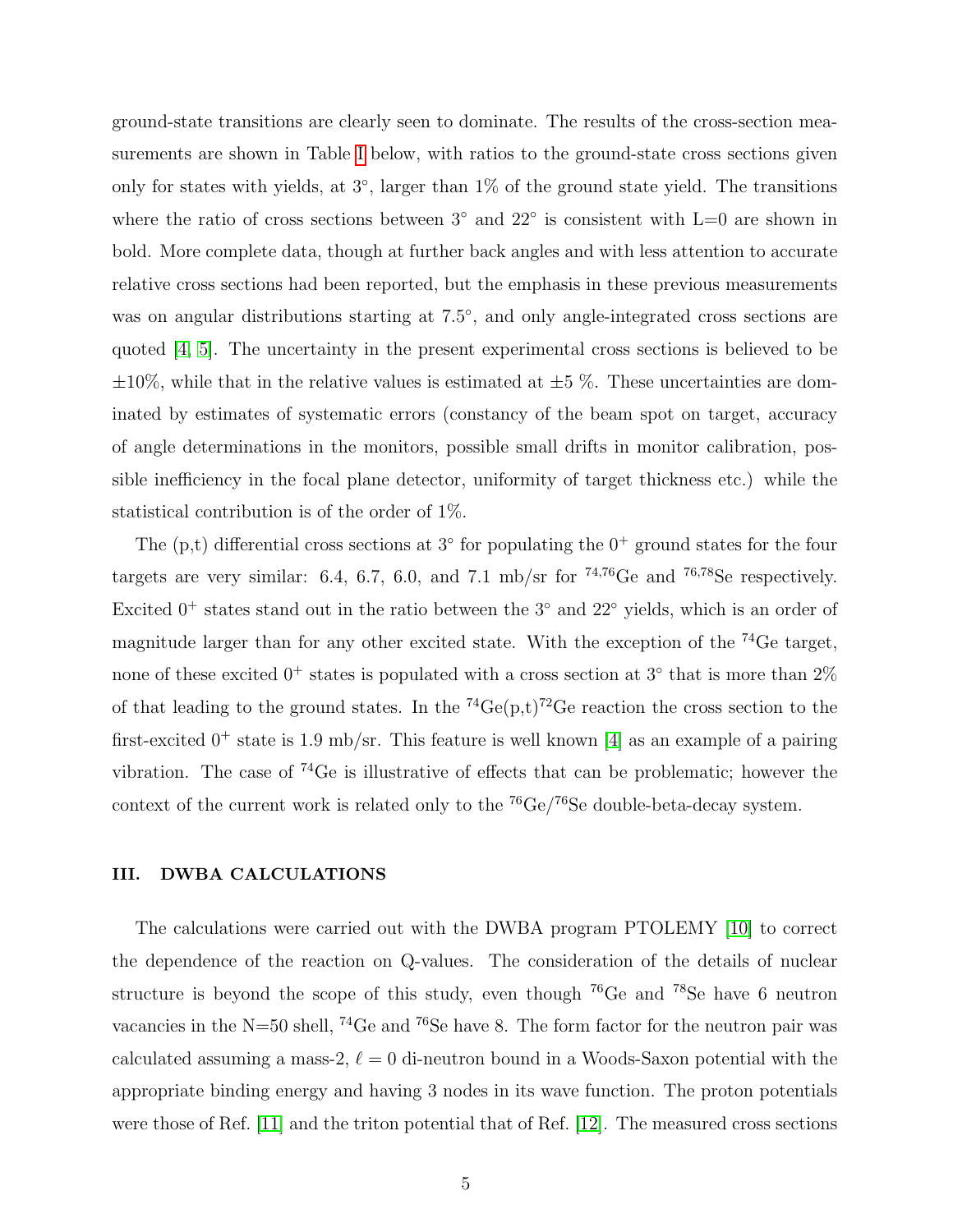at 3 degrees are given in Table [II](#page-13-0) together with the ratio of the experimental cross sections to the calculated values. The absolute magnitude of the DWBA cross section is very sensitive to the choice of the distorting potentials as is the location of the first minimum in the angular distribution. However, all calculations indicate that the relative values between these targets of the calculated cross sections at 3<sup>°</sup> remain the same (within 10%) with various reasonable potentials for protons and tritons.

With the proton potential of Ref. [\[11\]](#page-8-10), the average ratio changes from 136 to 217. The experimental cross sections by themselves are remarkably constant; without any correction for reaction dynamics they vary by  $\pm 6\%$ . Dividing the experimental numbers by the calculated reaction cross sections, reduced the difference between <sup>76</sup>Ge and <sup>76</sup>Se even further. However, this improvement is probably not significant, in view of the estimated 5% relative error and the neglect of the different numbers of neutrons. The peak cross sections and DWBA trends are also shown in Figure [3.](#page-11-0)

#### IV. PAIR-ADDING REACTIONS

The pair-adding (t,p) reaction had been studied previously, for both the  ${}^{74}Ge(t,p){}^{76}Ge$ [\[7,](#page-8-6) [8\]](#page-8-7) and the  ${}^{76}Se(t,p){}^{78}Se$  [\[9\]](#page-8-8) reactions. While the ground-state transitions are the same as the ones studied here, transitions to excited states could, in principle, show up and indicate pairing vibrations. While the angular distributions were not measured at as far forward angles as in the present work, some estimate can be obtained by comparing integral cross sections. No excited  $0^+$  states were seen in these  $(t,p)$  studies with a strength greater than 4% of the ground-state transition, confirming the dominance of pair correlations in the ground states of these nuclei, with no splitting into pairing vibrations.

#### V. CONCLUSIONS

The experimental cross sections measured in this experiment are remarkably constant for ground-state transitions with the various targets. The difference between  $^{76}$ Ge and  $^{76}$ Se, in the ratio of the experimental ground-state transition strengths divided by the appropriate DWBA calculations, is less than the 5% estimated accuracy of the measurements. Transitions to excited  $0^+$  states from <sup>76</sup>Ge and <sup>76</sup>Se targets are no more than a few percent of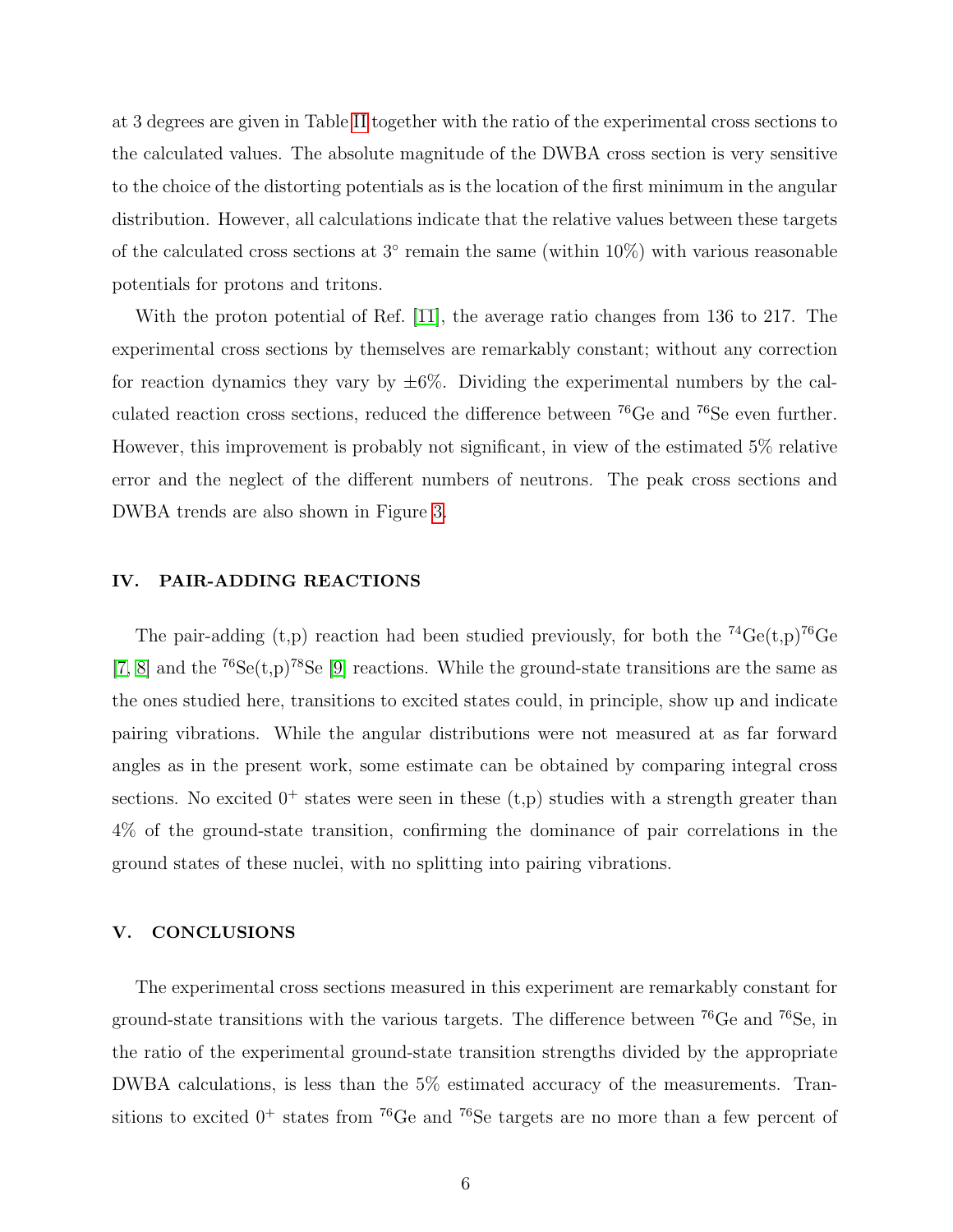the ground-state transitions indicating no sign of the pairing vibrations that appear in some of the lighter isotopes. Had such admixtures been present, this would have complicated a simple comparison of the ground states. The constancy of the ground-state strength in pair correlations seems to be as true for neutron-pair-adding transfers leading to these nuclei as it is for pair removal from them. The present results suggest that the ground states of  $^{76}Ge$ and <sup>76</sup>Se exhibit quantitatively very similar neutron pair-correlations. Changes in pairing are thus unlikely to be a significant complicating factor in the wave functions of these states for calculations of neutrinoless double  $\beta$  decay.

We wish to acknowledge helpful discussions with S.C. Pieper, Ben Bayman, and M.H. Macfarlane. The help of John Greene in meticulous work on target preparation is also acknowledged. The work was supported by the U.S. Department of Energy, Office of Nuclear Physics, under contracts DE-FG02-91ER-40609 and DE-AC02-06CH11357, the UK Engineering and Physical Sciences Research Council, and IN2P3/CNRS-France.

- <span id="page-8-1"></span><span id="page-8-0"></span>[1] J.N. Bahcall, H. Murayama, and C. Peña-Garay, Phys. Rev. D70, 033012 (2004).
- <span id="page-8-2"></span>[2] S. Yoshida, Nucl. Phys. 33, 685 (1962).
- <span id="page-8-3"></span>[3] D.R. Bes and R.A. Broglia, Nucl. Phys 80, 289 (1966).
- <span id="page-8-4"></span>[4] D. Guilbault et al., Phys. Rev. C16, 1840 (1977).
- <span id="page-8-5"></span>[5] D. Ardouin et al., Phys. Rev. C18, 1201 (1978).
- <span id="page-8-6"></span>[6] M. Borsaru et al., Nucl. Phys. 284, 379 (1977).
- <span id="page-8-7"></span>[7] S. Mordechai et al., Phys Rev. C18, 2498 (1978).
- <span id="page-8-8"></span>[8] C. Lebrun et al., Phys. Rev. C19, 1224 (1979).
- <span id="page-8-9"></span>[9] D.L. Watson and H.T. Fortune, Phys. Rev. C35, 430 (1987).
- [10] M.H. Macfarlane and Steven C. Pieper, ANL-76-11 Rev. 1 Argonne National Laboratory Report (1978) unpublished.
- <span id="page-8-11"></span><span id="page-8-10"></span>[11] F.D. Becchetti and G.W. Greenlees, Phys. Rev. 182, 1190 (1969).
- [12] R. Perry, Phys. Rev. C24, 1471 (1981).
- [13] F.G. Perey, Phys. Rev. 131, 745 (1963).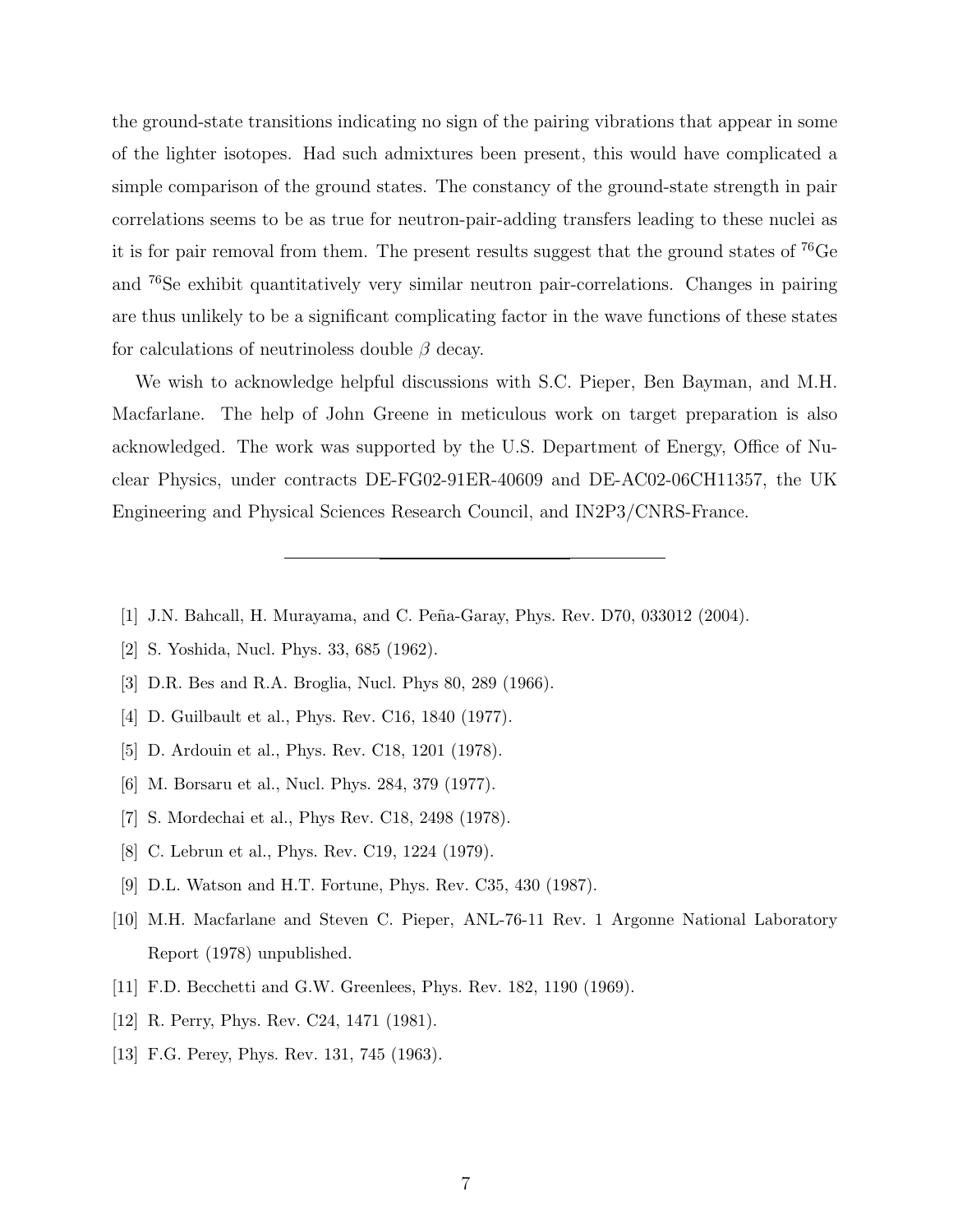

<span id="page-9-0"></span>FIG. 1: (Color online) DWBA calculations of ground-state angular distributions at 23 MeV for different targets, using the proton optical potentials of Ref. [12] and the triton potential from Ref. [7]. The intent of the figure is to illustrate the sensitivity of the shapes of the angular distributions to the Q-values, while the peak cross sections remain relatively stable. The relative variation in the peak cross sections for different choices of potentials is very similar.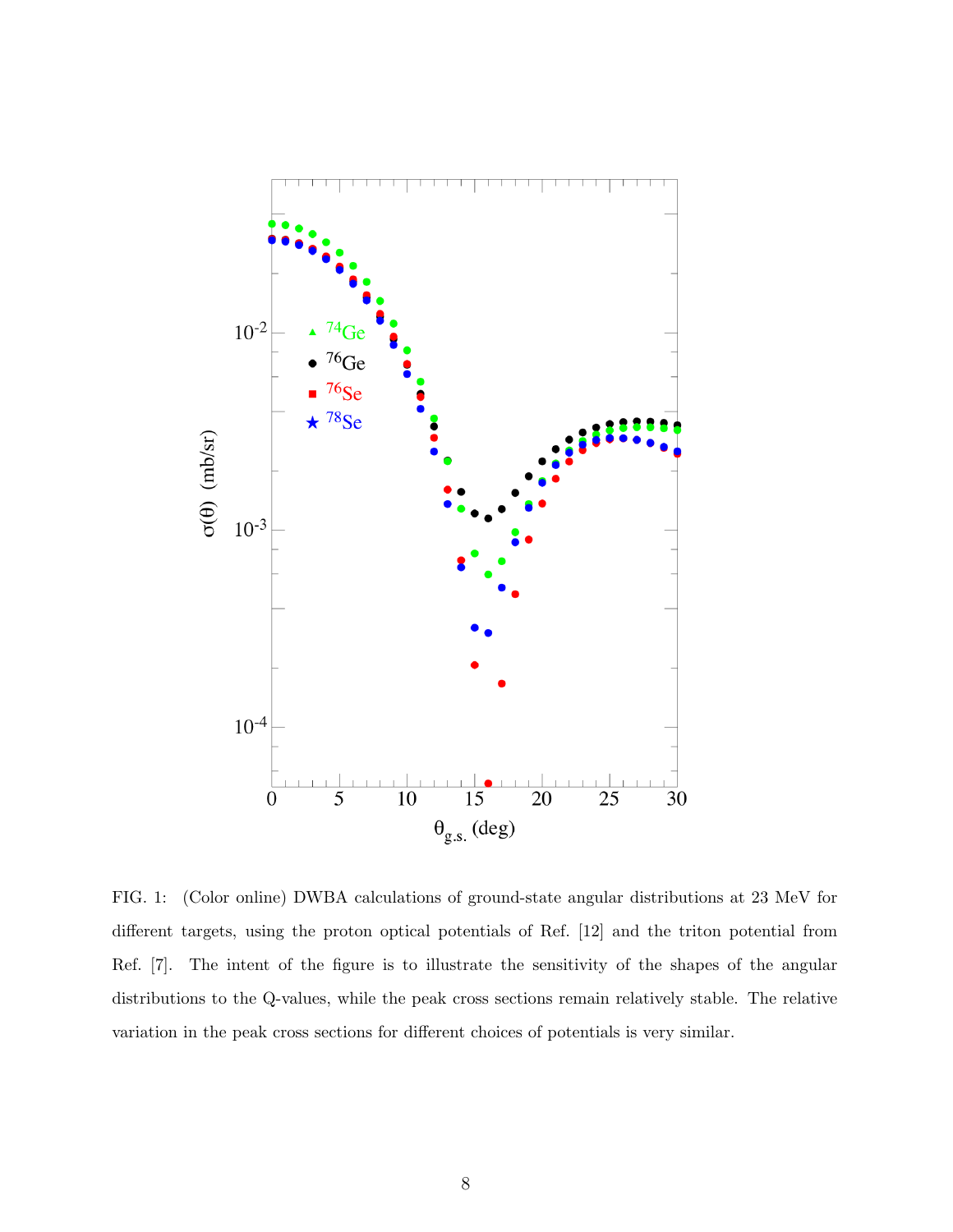

<span id="page-10-0"></span>FIG. 2: (Color online) Spectra of tritons at 3<sup>°</sup> measured with the Yale split-pole spectrograph, normalized to 100 for the ground-state peak, and labeled in each case by the target nuclide. The peaks corresponding to L=0 transitions are identified by a pointer. Peaks due to isotopic impurities are marked by an x. While there is evidence in  ${}^{74}Ge(p,t)_{}^{72}Ge$  of substantial strength in a low-lying excited  $0^+$  state, there are no large admixtures seen for the <sup>76</sup>Ge and <sup>76</sup>Se targets.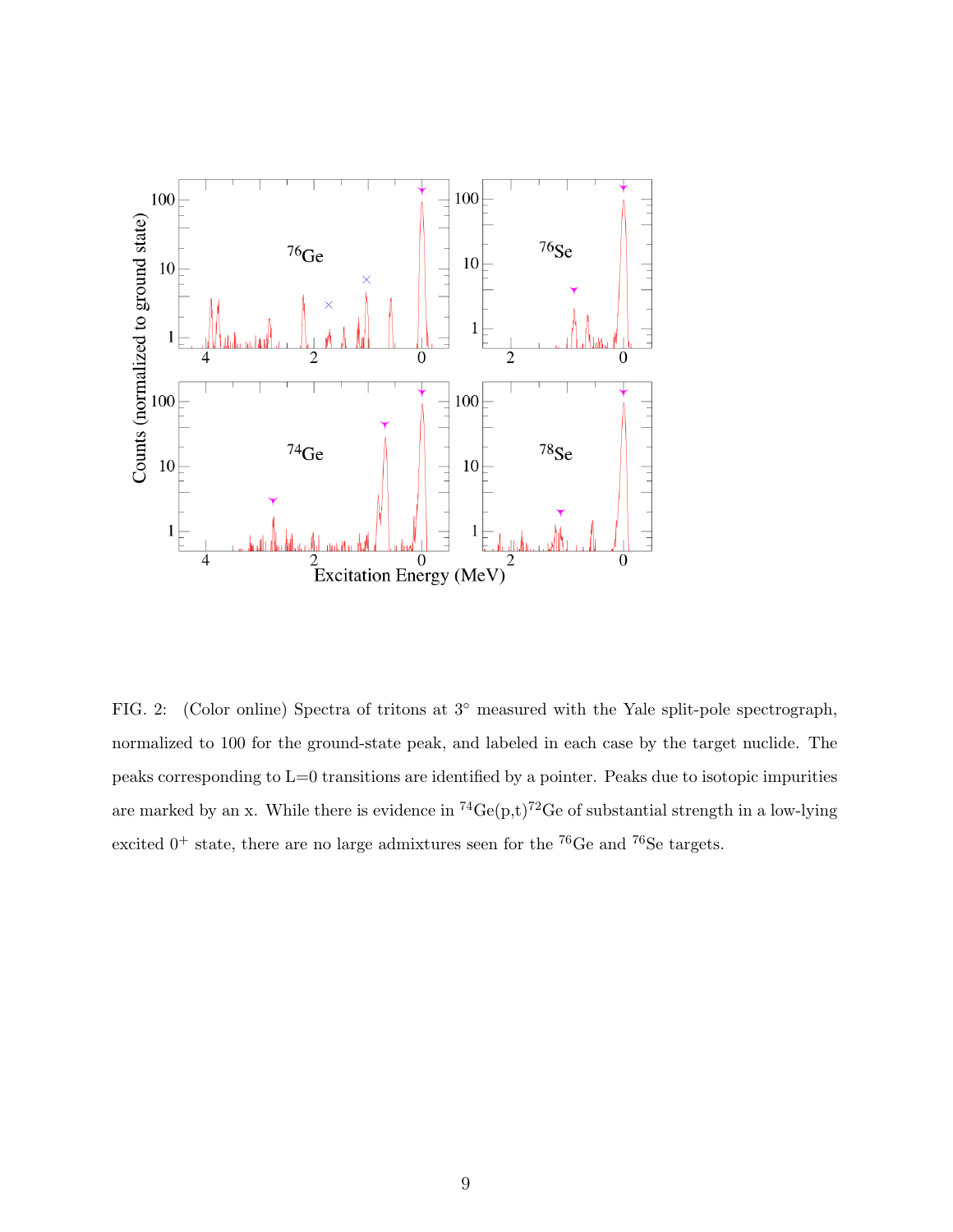

<span id="page-11-0"></span>FIG. 3: (Color online) The ground-state  $0^+$  to  $0^+$  cross sections at  $3^\circ$  are plotted as a function of Q-value, for convenience in display. Also shown are the DWBA cross sections multiplied by one average normalization factor for each proton potential. The estimated relative errors are shown on the experimental points.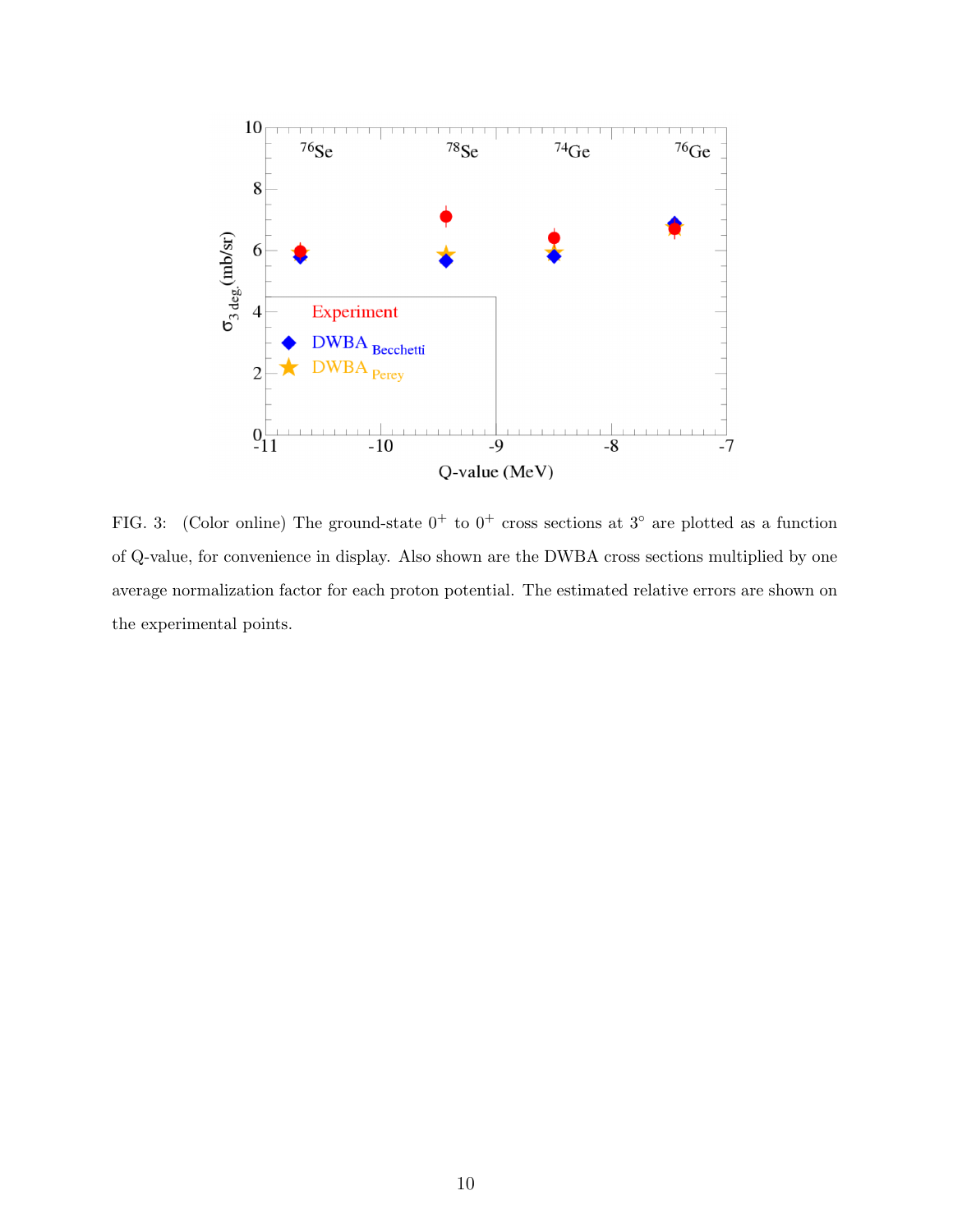| ${}^{74}Ge(p,t){}^{72}Ge$                        | $\sigma_{\rm gs}(lab) = 6.4 \text{ mb/sr}$ |                               |  |
|--------------------------------------------------|--------------------------------------------|-------------------------------|--|
| Excitation Energy (keV)                          | $(\sigma/\sigma_{\rm gs})_{3^\circ}$       | $Ratio(3^{\circ}/22^{\circ})$ |  |
| $\bf{0}$                                         | 100                                        | 86                            |  |
| 691                                              | 29                                         | 280                           |  |
| $834\,$                                          | $2.8\,$                                    | $\rm 0.9$                     |  |
| 1464                                             | $0.5\,$                                    | $1.5\,$                       |  |
| 2024                                             | $0.5\,$                                    | $\overline{4}$                |  |
| 2762                                             | $\boldsymbol{0.9}$                         | 130                           |  |
| $^{76}Ge(p,t)^{74}Ge$                            | $\sigma_{\rm gs}(lab) = 6.7 \text{ mb/sr}$ |                               |  |
| Excitation Energy (keV)                          | $(\sigma/\sigma_{\rm gs})_{3^\circ}$       | $Ratio(3^{\circ}/22^{\circ})$ |  |
| $\bf{0}$                                         | 100                                        | 50                            |  |
| 596                                              | $\!3.2\!$                                  | $1.0\,$                       |  |
| 1204                                             | 1.1                                        | 1.6                           |  |
| 1463                                             | $2.2\,$                                    | $0.8\,$                       |  |
| $\boldsymbol{2198}$                              | $2.9\,$                                    | $\sqrt{3}$                    |  |
| 2833                                             | $1.7\,$                                    | $\,6\,$                       |  |
| $^{76}\mathrm{Se}(\mathrm{p,t})^{74}\mathrm{Se}$ | $\sigma_{\rm gs}(lab) = 6.0 \text{ mb/sr}$ |                               |  |
| Excitation Energy (keV)                          | $(\sigma/\sigma_{\rm gs})_{3^\circ}$       | $Ratio(3^{\circ}/22^{\circ})$ |  |
| $\bf{0}$                                         | <b>100</b>                                 | 115                           |  |
| 635                                              | $1.0\,$                                    | $0.4\,$                       |  |
| 854                                              | $1.4\,$                                    | 80                            |  |
| $^{78}Se(p,t)_{{}^{76}Se}$                       | $\sigma_{\rm gs}(lab) = 7.1 \text{ mb/sr}$ |                               |  |
| Excitation Energy (keV)                          | $(\sigma/\sigma_{\rm gs})_{3^\circ}$       | $Ratio(3^{\circ}/22^{\circ})$ |  |
| $\bf{0}$                                         | 100                                        | 150                           |  |
| 559                                              | $1.2\,$                                    | $0.4\,$                       |  |
| 1121                                             | $0.8\,$                                    | $\,4\,$                       |  |
| 1220                                             | $0.7\,$<br>11                              | $1.0\,$                       |  |

<span id="page-12-0"></span>TABLE I: Summary of  $(p,t)$  cross sections at  $3°$  and the ratio (in %) of these to the  $22°$  values. Transitions consistent with L=0 are shown in boldface.